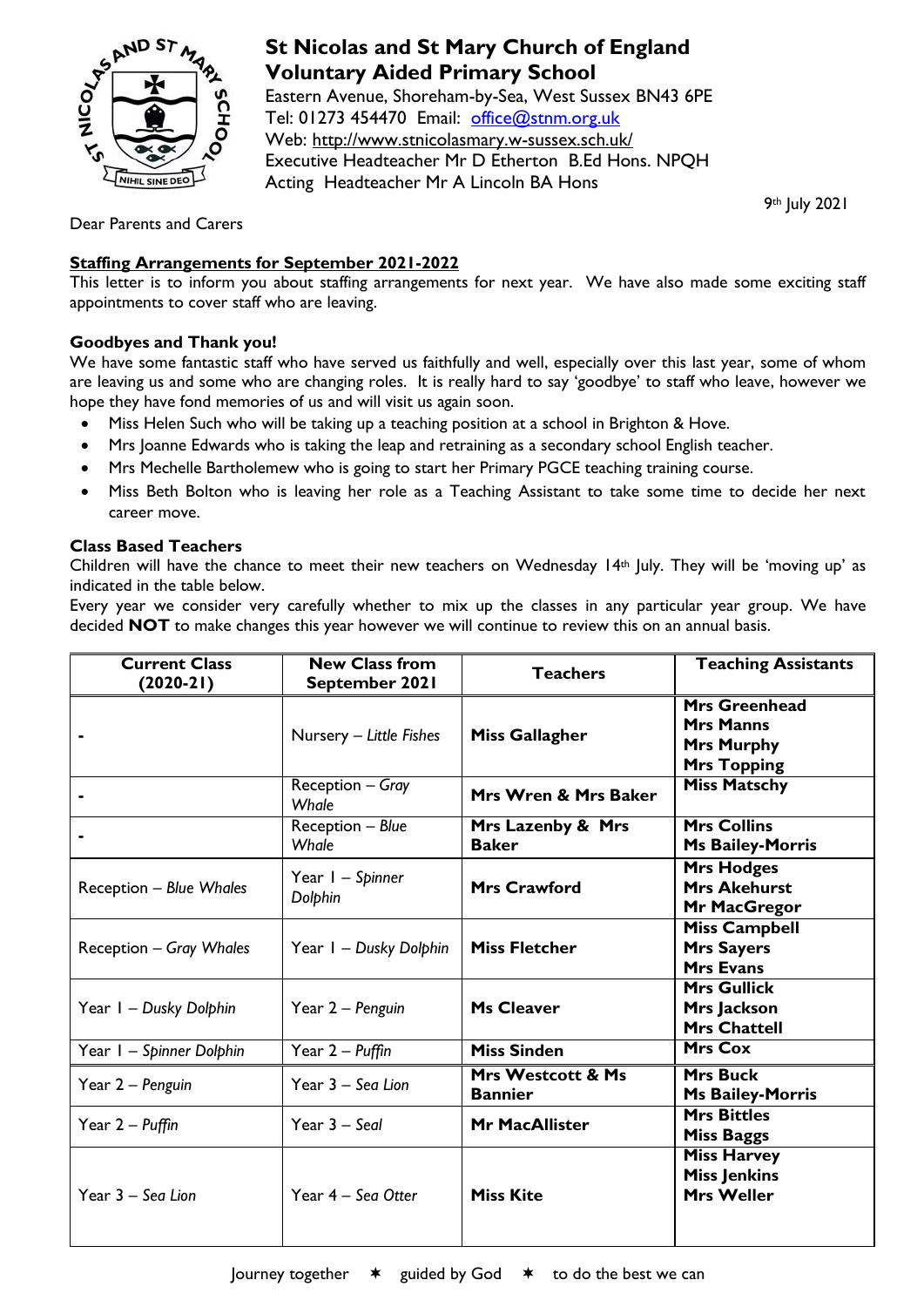| Year $3 -$ Seal      | Year 4 – Seghorse  | <b>Miss Goss &amp; Miss Wells</b>        | <b>Mrs Weller</b><br><b>Miss Warburton</b><br><b>Mrs Bucknall</b> |
|----------------------|--------------------|------------------------------------------|-------------------------------------------------------------------|
| Year 4 - Seahorse    | Year $5 -$ Turtle  | <b>Mr Davies</b>                         | <b>Mr MacGregor</b><br><b>Mrs Backshall</b><br><b>Mrs Horlock</b> |
| Year $4 -$ Sea Otter | Year 5 – Terrapin  | <b>Miss Wildgoose</b>                    | <b>Ms Emmett</b><br><b>Miss Baggs</b><br><b>Mrs Bricknell</b>     |
| Year 5 - Terrapin    | Year 6 – Coral     | Mr de Waal                               | <b>Mrs Mongan</b>                                                 |
| Year $5 -$ Turtle    | Year $6 - O$ yster | <b>Mrs Stenning &amp; Mrs</b><br>Woodman | <b>Mrs Kennard</b><br><b>Mrs Harrison</b><br><b>Mr Giles</b>      |

This September we welcome Ms Kizzy Bannier, as one of our Y3 teachers (Ms Bannier has worked with us this year as a trainee teacher), and we are delighted that Miss Wildgoose will continuing with us in Year 5. We look forward to welcoming back Mrs Christy and Mrs Macdonald from maternity leave later this year.

We will also be welcoming Mrs Evans, Mrs Gullick, Miss Warburton, Miss Baggs and Mrs Backshall to our fantastic Teaching Assistant team.

We recognise that transitions can lead to children experiencing a whole mix of emotions, such as excitement and anxiety. Our class teachers and support staff have a range of resources and activities that they will be doing with the children, as appropriate. Please also look on your child's Google Classroom page next week for a transition book that your child can look at over the holidays.

#### **Additional teaching and learning staff**

All teachers are entitled to planning, preparation and assessment time. This is largely covered by other members of staff including Mrs Channon (Years R-6) and Miss Ellis (music in Years 3-5).

Our Teaching Assistants (TAs) play a key role in the life of our school. They are deployed according to the needs of children which may vary over the year.

We also have a fantastic team of supply and part time teachers who have worked part time in our school over the last year. They know our school and the children well. A big thank to Mrs Hogan and our other supply teachers who have worked with the children this year.

### **Phase Leaders**

Our Phase Leaders help lead and coordinate one or two year groups each:

- Early Years Leader (Reception) Mrs Wren
- Key Stage 1 (Years 1 and 2) Mrs Bishop
- Lower Key Stage 2 (Years 3 and 4) Miss Kite
- Upper Key Stage 2 (Years 5 and 6) Mr de Waal

### **Senior Leadership Team (SLT)**

Our present Senior Leadership Team will continue next year:

- Mr Etherton Executive Headteacher
- Mr Lincoln Acting Headteacher
- Miss Wing Assistant Headteacher (Inclusion)
- Mrs Bishop Assistant Headteacher (Teaching and Learning)
- Mrs Cooke Acting School Business Manager

In September, Mr Etherton will be continuing on secondment supporting St Andrew's Primary School in Crawley as their Interim Executive Headteacher whilst also taking an Executive headship role here at St Nic's. Mr Lincoln will also be continuing in the role of Acting Headteacher and will be in charge of the day to day running of the school, based in the headteacher's office. He will usually be the first point of call for parents. Mr Etherton will be based in the Ark and will take a lead in the strategic work of the school. Mr Etherton and Mr Lincoln will continue to work closely together with the rest of the SLT as usual.